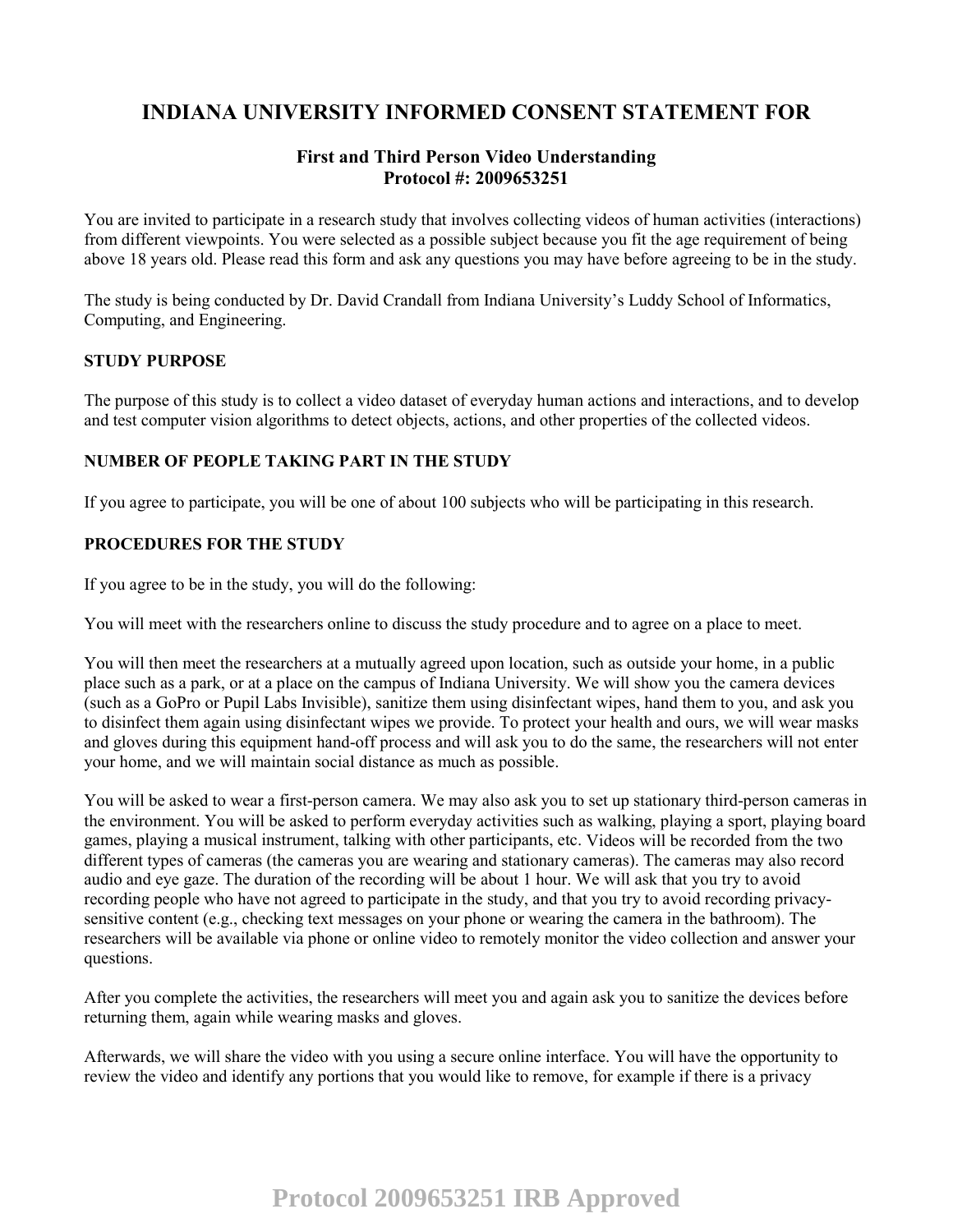concern. We will use video processing software to remove these portions and we will destroy the original video files. We may ask you to narrate or describe activities you and others were doing in the video. We will also ask you to complete a brief demographic survey.

We may make the postprocessed videos and metadata publicly available but will do so only with your consent.

## **RISKS OF TAKING PART IN THE STUDY**

Minimal risk is anticipated as a result of taking part in this study. You may feel uncomfortable being recorded. If you feel uncomfortable at any time, you may stop participating. There is some increased risk of contracting a disease by interacting with researchers, although we will sanitize devices and use gloves, masks, and social distancing to decrease this risk. There is also a risk of loss confidentiality.

## **BENEFITS OF TAKING PART IN THE STUDY**

We anticipate no direct benefits to you. It is possible that you will enjoy learning about camera devices, human activity recognition and/or the other technologies and research in our lab.

## **CONFIDENTIALITY**

We hope that the data/video footage that we collect will be useful to other researchers. As such, the video data may be made publicly available to the research community. We will not release videos to the public unless all the participants in the footage have consented to their data being shared. This data may be used by future investigators for separate research projects, and additional consent will not be sought. You will be given the opportunity to review the video and we will use video postprocessing software to remove or obscure any portions that you do not want to be released. We will also use video postprocessing software to blur faces from nonparticipants whose images were incidentally captured in the footage before releasing video.

Organizations that may inspect and/or copy your research records for quality assurance and data analysis include groups such as the study investigator and his/her research associates, the Indiana University Institutional Review Board or its designees and (as allowed by law) state or federal agencies, specifically the Office for Human Research Protections (OHRP) etc., who may need to access your research records.

### **PAYMENT**

Each participant will be compensated \$15 per hour of recorded video, in the form of a gift card. We will send the gift card electronically after you have reviewed the video and completed the demographic survey.

## **CONTACTS FOR QUESTIONS OR PROBLEMS**

For questions about the study or a research-related injury, contact the researcher, the Principal Investigator Dr. David J. Crandall at dicran@indiana.edu or 812-856-1115. If you cannot reach the researcher during regular